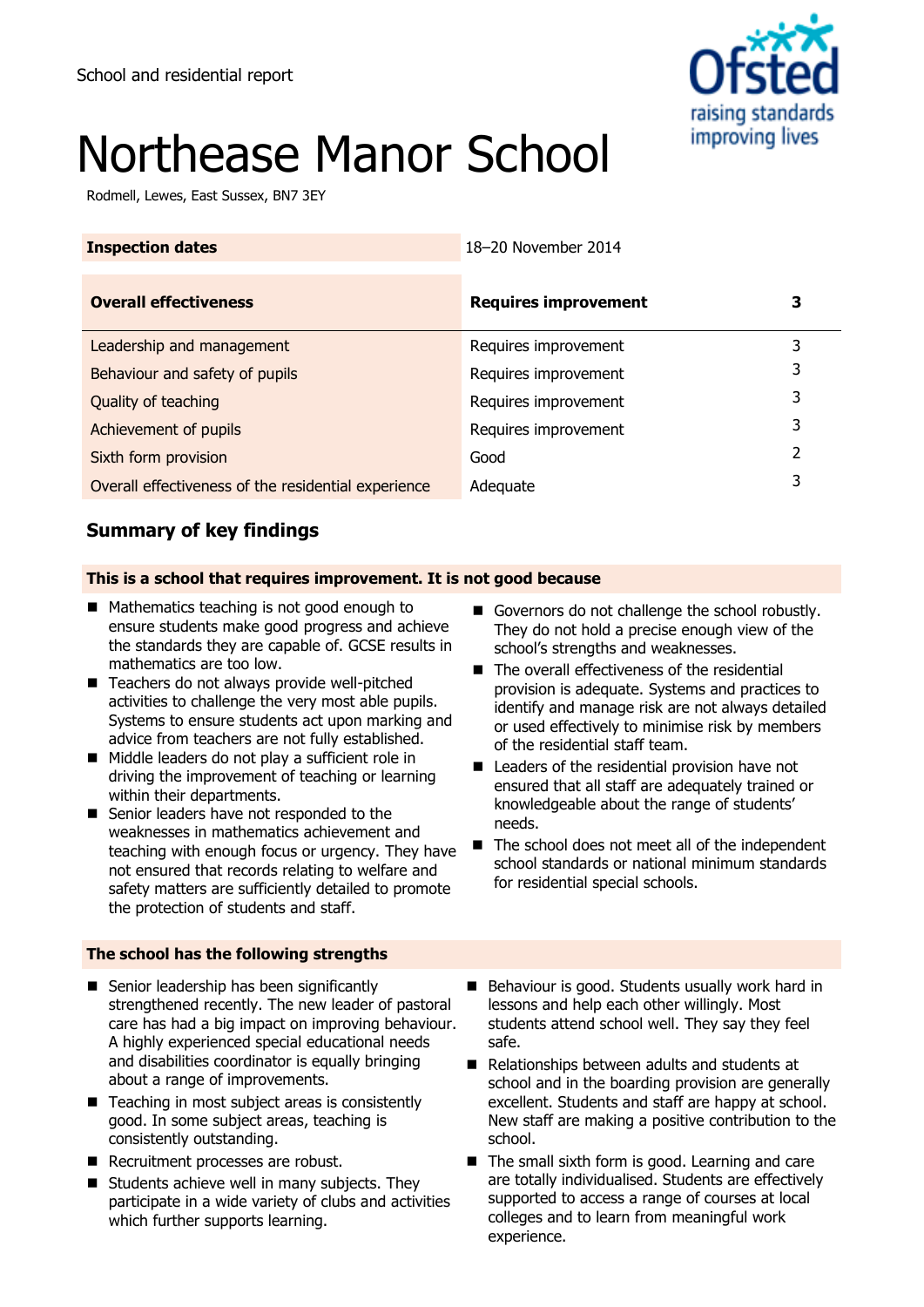#### **Compliance with regulatory requirements and national minimum standards for residential special schools**

- The school requires improvement and must take action to meet schedule 1 of The Education (Independent School Standards) (England) Regulations 2010, as amended by The Education (Independent School Standards) (England) (Amendment) Regulations 2012 ('the independent school standards') and associated requirements. The details are listed in the full report.
- The school does not meet the national minimum standards for residential special schools. The details are listed in the full report.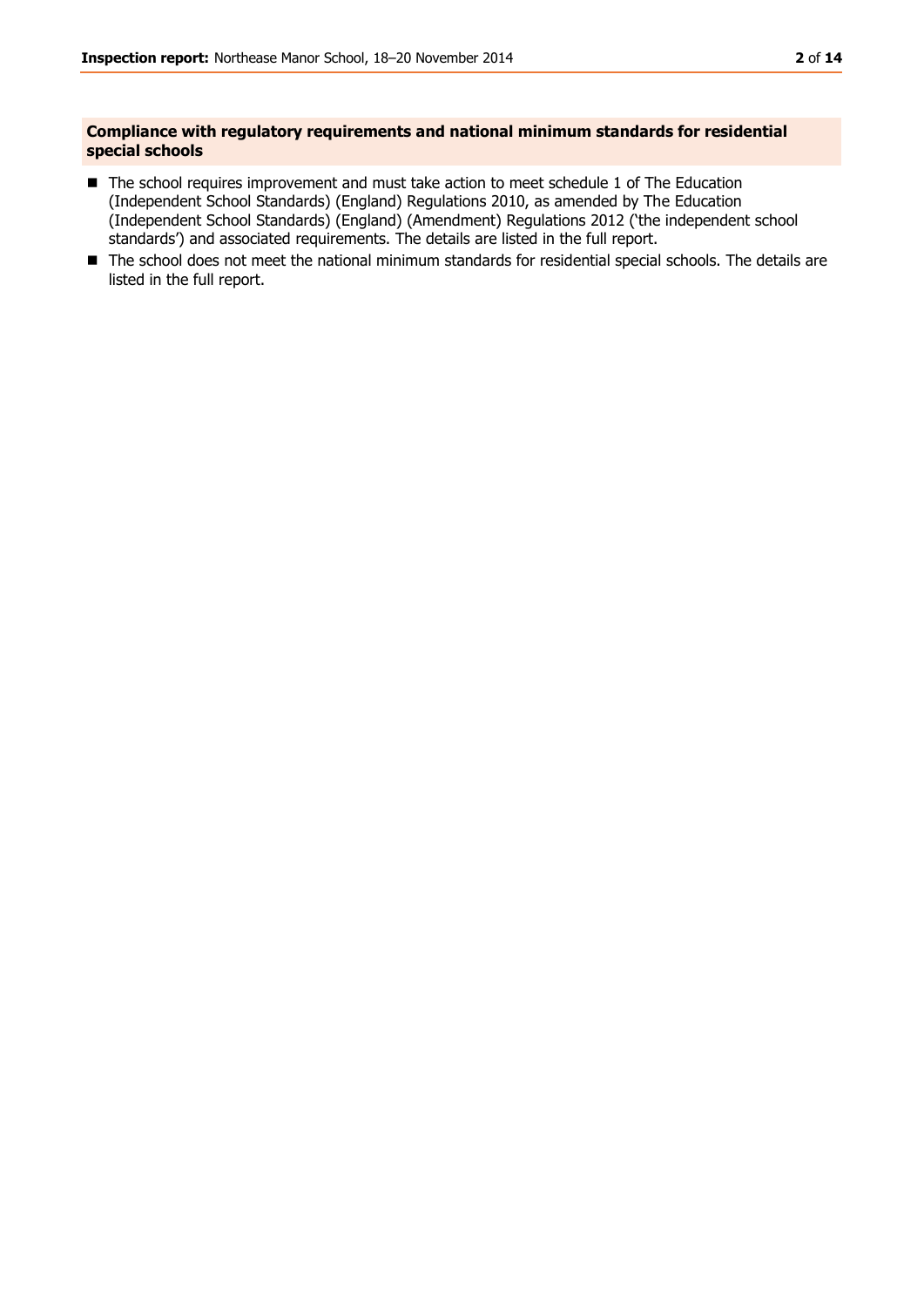# **Information about this inspection**

- $\blacksquare$  The inspection was carried out with half a day's notice.
- **Inspectors met with the headteacher and senior leaders including the designated child protection officer,** the head of boarding, the director of operations and the head of pastoral care. Meetings were also held with the Chair of the Governing Body, middle leaders, teachers who are new to the school, house parents and care staff.
- **Telephone discussions were held with parents, the local authority designated officer and the governor** responsible for safeguarding.
- **Inspectors observed practice in each boarding house, as well as evening activities. They attended a** handover meeting and were taken on tours of the premises led by students as well as staff. Inspectors checked sleeping arrangements, washing facilities and the medical room. Particular emphasis was given to how the shared bedrooms are managed and the overall ratio of boys to girls.
- Inspectors observed teaching in 18 lessons across the school and looked at students' workbooks. The head of teaching and learning accompanied an inspector on many of these visits. Inspectors also made a number of shorter visits to lessons. Some of the younger students read aloud to an inspector.
- A wide range of documentary evidence relating to education and welfare was scrutinised. This included individual child protection records and the safeguarding policy, records of behaviour management and analysis, risk assessments, the missing person policy, placement plans, the lone working policy, fire and maintenance records. Recruitment records, including the single central register and training certificates, were scrutinised. Information relating to students' progress and attainment, as well as evidence of the monitoring of teaching, was also evaluated.
- **Inspectors met with groups of younger and older students, as well as with the school council and** boarders' forum. They spoke to students informally throughout the inspection including at breakfast, break and lunchtimes and in the evening. Many students, both day and boarding, expressed their views to inspectors.
- Inspectors considered the views of all day and residential students by conducting a point-in-time survey during the inspection.
- **Inspectors took account of the 34 responses to the on-line survey Parent View, as well as three emails to** the lead inspector from parents.
- Inspectors considered the views of 64 staff who responded to the staff questionnaire. In addition, six staff requested to speak in person to inspectors regarding their experiences of working at Northease Manor School.
- At the request of the Department for Education, this inspection paid particular attention to all matters relating to the safeguarding and welfare of students. This included checking the quality of provision and support for girls who are in the significant minority of the school population. Other concerns raised previously, including the effectiveness of working relationships between staff were also re-examined.

# **Inspection team**

| Hilary Macdonald, Lead inspector | Her Majesty's Inspector     |
|----------------------------------|-----------------------------|
| Veronica Young                   | <b>Additional Inspector</b> |
| <b>Helen Humphreys</b>           | Her Majesty's Inspector     |
| <b>Keith Riley</b>               | Social Care Inspector       |
| Liz Driver                       | Social Care Inspector       |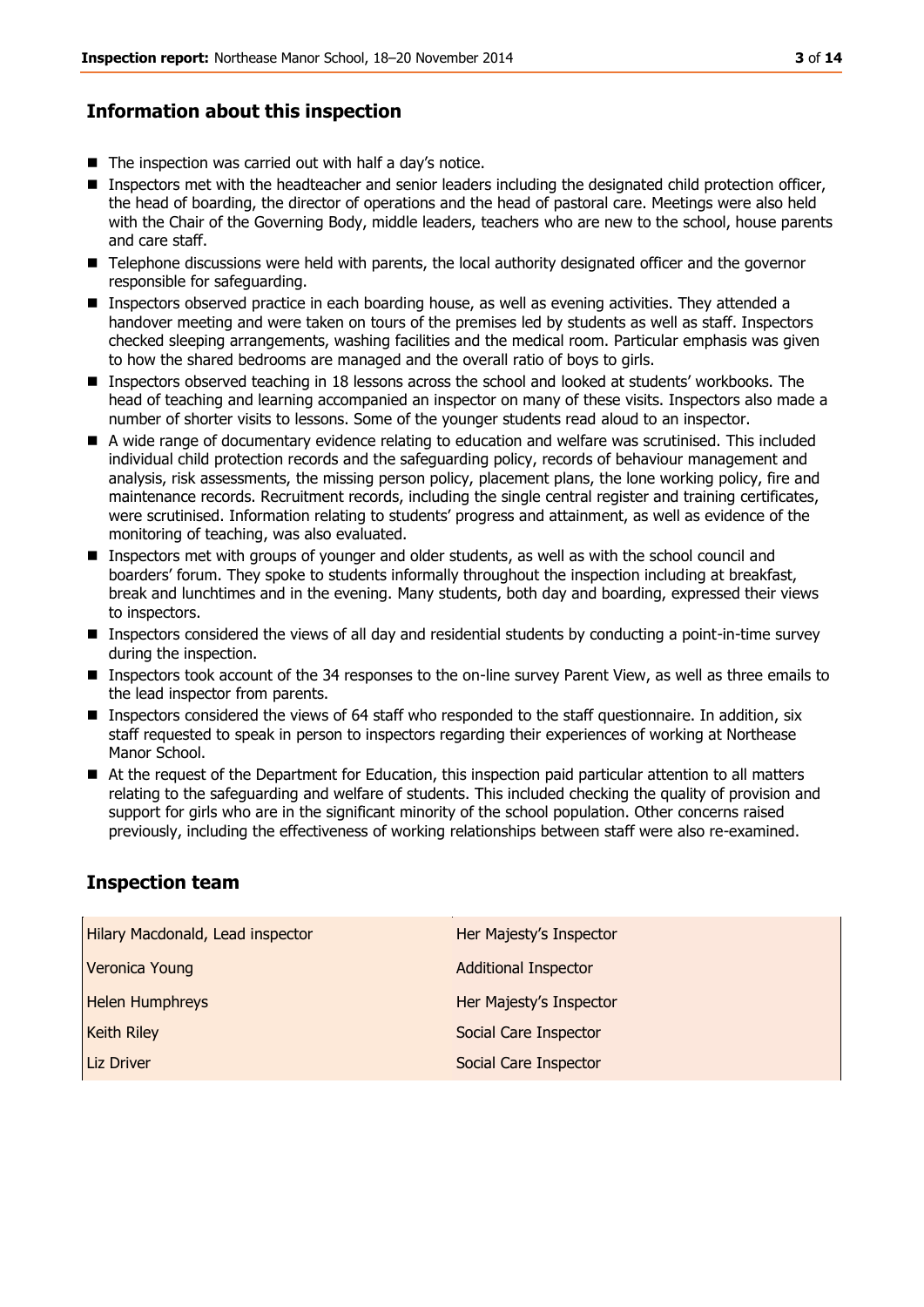# **Full report**

# **Information about this school**

- Northease Manor School opened in 1963. It is set in expansive grounds within a rural location. The school is a co-educational independent day and weekly boarding special school for children aged between nine and 18 years. The school also offers flexible boarding arrangements.
- The school provides education and residential provision for potentially able students who have a wide range of learning disabilities and special educational needs. These include autistic spectrum disorders, dyslexia and dyscalculia, as well as emotional, behavioural and social communication difficulties.
- There are currently 93 students on roll, of whom 33 are resident. Approximately 80% of students are boys. A similar proportion of students have a statement of special educational needs.
- **Students are taught in small classes according to age and ability. A range of professional support,** including speech and language therapy, occupational therapy and counselling, is provided.
- Some students study part-time courses at Plumpton and South Downs Colleges.
- The last full inspection of education took place in 2011 and the previous inspection of residential provision took place in February 2014. An emergency inspection considered aspects of education and residential provision in June 2014.

# **What does the school need to do to improve further?**

- $\blacksquare$  Raise achievement in mathematics by improving the quality of mathematics teaching, so that is consistently good or better, and by implementing the existing plans to promote numeracy across the curriculum.
- $\blacksquare$  Further improve the quality of teaching by:
	- − ensuring that learning activities are well planned and based on assessment evidence so that all groups of students, particularly the most able, are appropriately challenged
	- − providing planned opportunities for students to respond to teachers' marking and feedback.
- Improve the school's work to keep students safe and secure by:
	- − ensuring individual pupil's risk assessments are detailed and result in a demonstrable reduction of risk
	- − ensuring all records relating to welfare and safety are sufficiently detailed so that they can be used to protect students and staff, including when lone working, by providing clear guidance on e-safety, missing from care and forming adolescent relationships
	- − ensuring key staff, including governors, are adequately trained and knowledgeable in matters relating to safeguarding and for the range of disabilites the school accommodates.
- **IMPROVE THE EFFECTIVE ASSES** of leadership and management by:
	- − implementing a management system to ensure that all regulatory standards are met including ensuringthe statement of principles clearly shows the range of disabilities the school accommodates
	- − ensuring leaders adequately prioritise all necessary actions and improvements associated with safety and welfare
	- − ensuring middle leaders access appropriate training and have a clearly defined role in raising the quality of teaching and learning and achievement in their subject areas
	- − ensuring senior leaders implement swift and effective action to address weaknesses they identify as part of their monitoring procedures
	- − ensuring governors hold leaders to account more rigorously, particularly including for variations in students' achievement.
- The school must meet the following national minimum standards for residential special **schools**.
	- − A suitable statement of the school's principles and practice is available to parents and staff, is made known to children through an appropriate method of communication and is seen to work in practice.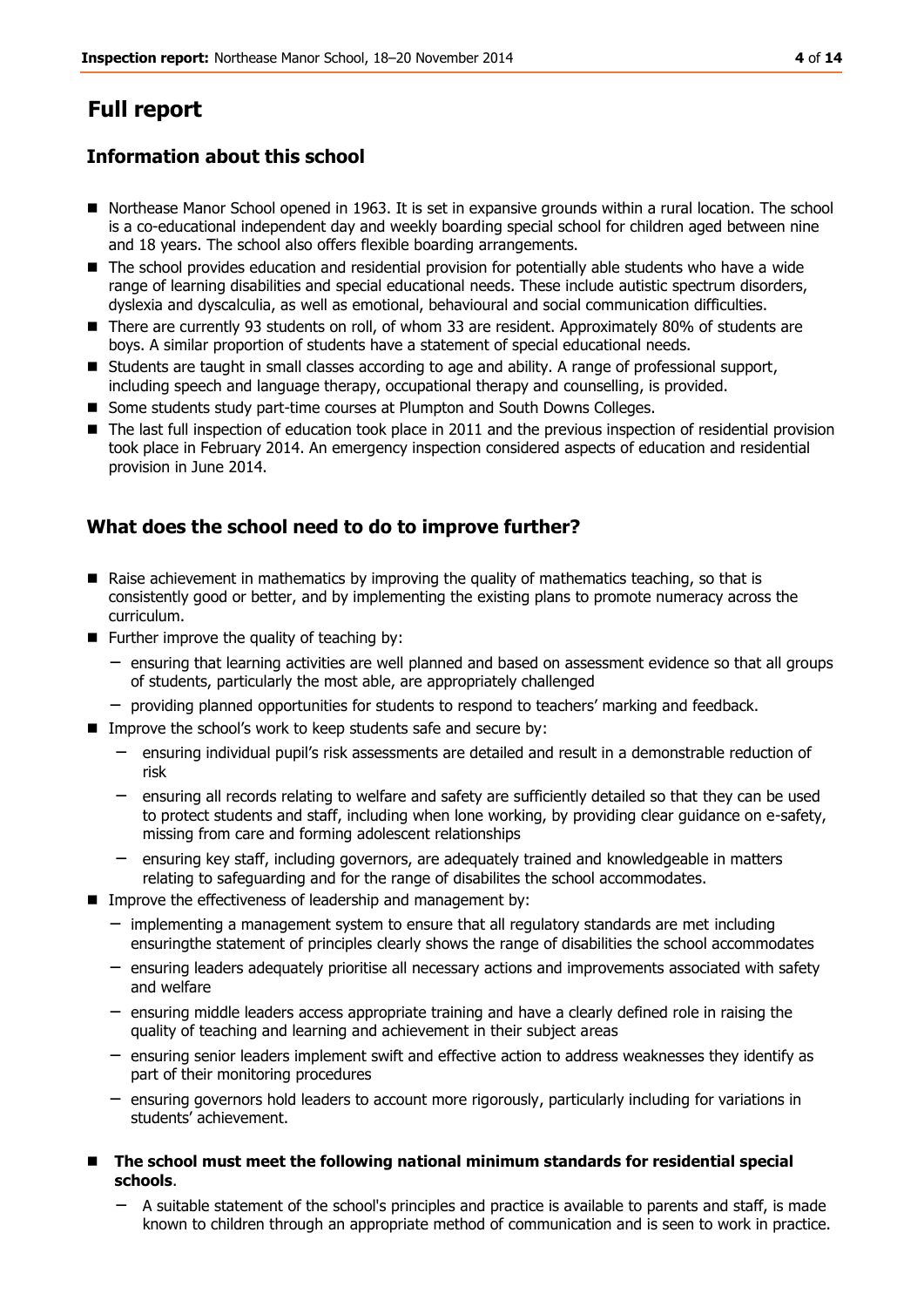The statement describes the overall purpose of the school and describes any theoretical or therapeutic model underpinning the practice of the school. It also explains the ethos and philosophy of the school, and provides an outline of provision for children with special educational needs and/or disabilities. (NMS 1)

- The school ensures that: arrangements are made to safeguard and promote the welfare of pupils at the school; and such arrangements have regard to any guidance issued by the Secretary of State (as referenced in 'Residential Special Schools National Minimum Standards'). (NMS 11)
- − The school's procedures are compatible with the local Runaway and Missing from Home and Care (RMFHC) protocols and procedures applicable to the area where the school is located. Where children placed out of authority go missing, senior leaders follow the local RMFHC protocol and comply with and make staff aware of any other processes required by the placing authority. (NMS 15.7)
- Staff are equipped with the skills required to meet the needs of the children as they relate to the purpose of the setting. Training keeps them up-to-date with professional, legal and practice developments and reflects the policies, legal obligations and business needs of the school. (NMS 19.1)

### **The school must meet the following independent schools standards.**

- − Arrangements are made to safeguard and promote the welfare of pupils at the school and such arrangements have regard to any guidance issued by the Secretary of State. (Paragraph 7)
- − Arrangements are in place to safeguard and promote the welfare of boarders and arragements have regard for the national minimum standards for residential special schools. (Paragraph 8)
- − The proprietor ensures that information provided includes a statement of the school's ethos (including any religious ethos) and aims.(Paragraph 24(2)(d)
- The proprietor ensures that information provided includes particulars of the school's policy on and arrangements for admissions, misbehaviour and exclusions. (Paragraph 24(3)(a)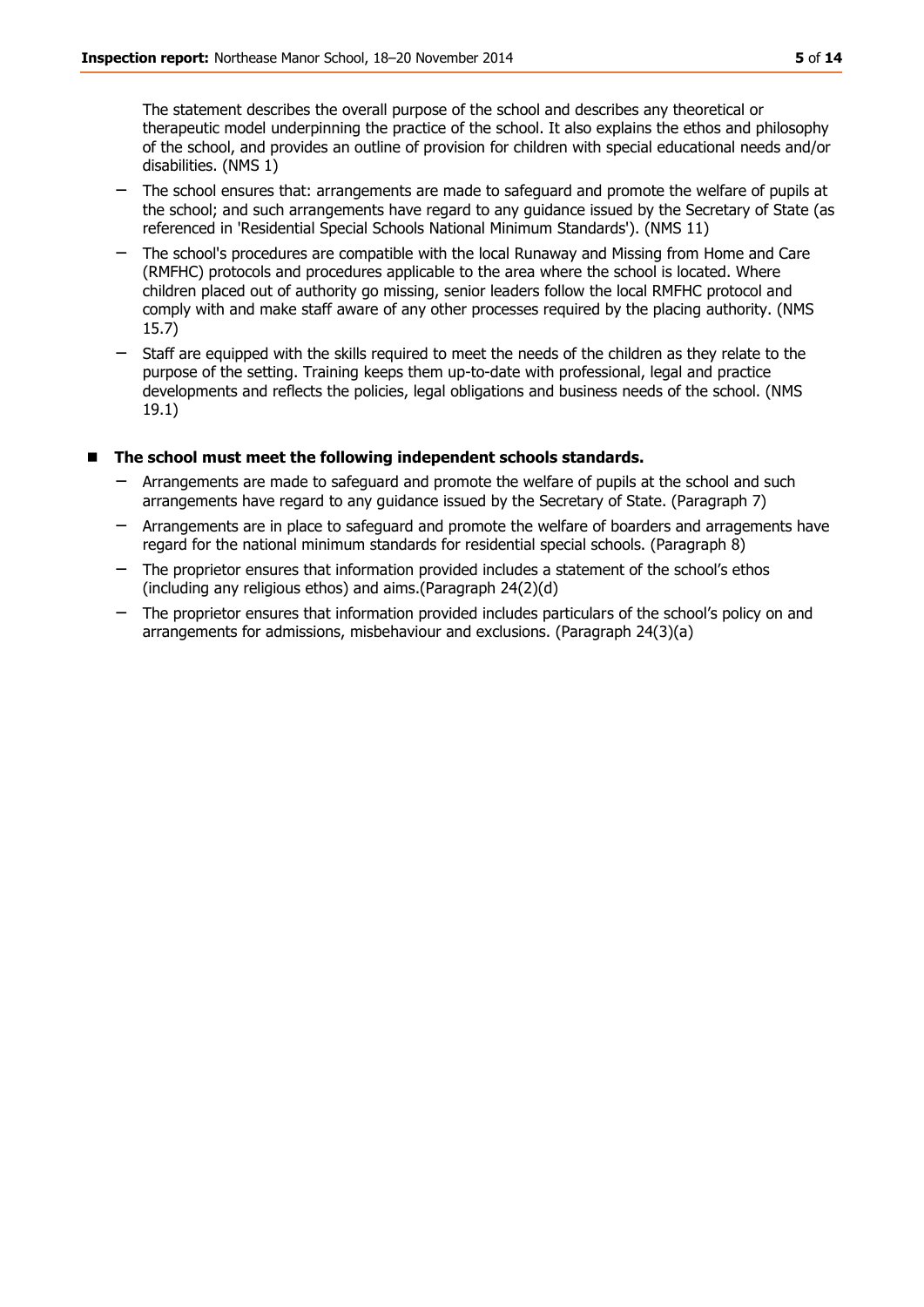# **Inspection judgements**

#### **The leadership and management require improvement**

- Leadership of safeguarding across all areas of the school, including the governing body, is developing. It has been strengthened by the very recent appointment of a new designated teacher for safeguarding, as well as a governor with safeguarding experience. However, the effect of these appointments has not yet significantly impacted upon practice.
- There is a statement of principles and practice that outlines the aims of the school. It does not clearly state the range of needs and disabilities the school is currently catering for, in particular students with health and emotional needs. Consequently, placing authorities may be uncertain about the services and facilities that are provided. The lack of clarity in the statement of principles is a breach of the national minimum standards and the independent school standards.
- The school's action plan, arising from the emergency inspection of June 2014, was initially deemed not fit for purpose. It has been improved and is now fully suitable. Actions are being implemented in accordance with the timescales set. A number of written records have improved significantly since the last inspection. However, some established practice to keep students as safe as possible, such as the use of washing facilities at particular times, is not recorded in a written protocol. This could place students at risk in the event of staff changes.
- **School leaders check the quality of teaching and learning frequently. They hold a precise view of the** strengths of departments, faculties and individual teachers. Actions taken to improve students' literacy skills have been conspicuously successful. The comparatively poor achievement in mathematics has not been addressed with sufficient urgency. As a result, students' achievement in mathematics remains behind their achievement in other subject areas.
- Staff undertake regular training. Recent training for teachers has resulted in consistent approaches to the teaching of reading and to the marking of students' work. Whilst training for residential staff also takes place regularly, some care staff are not trained in the school's programme for managing challenging behaviours. Training has not ensured care staff possess sufficient understanding of the individual needs or disabilities of all students. The national minimum standard in this regard is therefore not met.
- The headteacher conveys her vision for the school with passion and integrity. Staff emploved at the school all speak positively of the support they receive from all leaders and particularly from the headteacher. Former staff, spoken to as part of the inspection, say that they were dissatisfied with the leadership of the school. One ex member of staff reported feeling bullied and under duress not to discuss her concerns. Current staff describe an open supportive culture, with senior leaders working well together to put the needs of students at the heart of all that they do. Performance management systems, for all staff, are well established.
- Recent changes at a senior leadership level have rapidly secured positive change. The head of pastoral care has reviewed and implemented strategies for behaviour management. Consequently, incidents of negative behaviour have halved. The special educational and disabilities coordinator has ensured that teachers are absolutely clear about the individual learning needs of all students. Individual education plans, care plans and statements of special educational needs are being systematically and thoroughly reviewed with all relevant agencies. The majority of parents, and all students, who expressed a view said that the right support is now being provided.
- $\blacksquare$  Middle leaders do not consistently take enough responsibility for raising achievement in their subject areas. Although plans exist to develop their roles, they have not, to date, undertaken a formal role in monitoring the quality of teaching and learning. They have not undertaken any management training.
- The school effectively promotes equality of opportunity. Expectations of students' responsibilities and participation in school life, as house captains or as members of the boarders' forum, are high. Relationships between different groups of students, such as girls and boys, are fostered well and managed safely. Discrimination is not tolerated by anyone in the school community.
- The school offers an extremely broad curriculum, including vocational options and a full range of academic subjects that prepares students well for higher education. Students benefit from a strong personal, social, cultural, health and citizenship education programme which prepares them well for life in modern Britain. Religious education includes a variety of faiths.
- There are good opportunities for pupils to develop their spiritual, moral, social and cultural sense through assemblies, enrichment activities and the wider curriculum. Accompanied walks in the local countryside offer the chance to develop a sense of awe and wonder in the natural world.
- Students receive excellent guidance for their future careers all of the way through school. In conversation with inspectors, students shared their ambitions for the future, which included becoming a tree surgeon,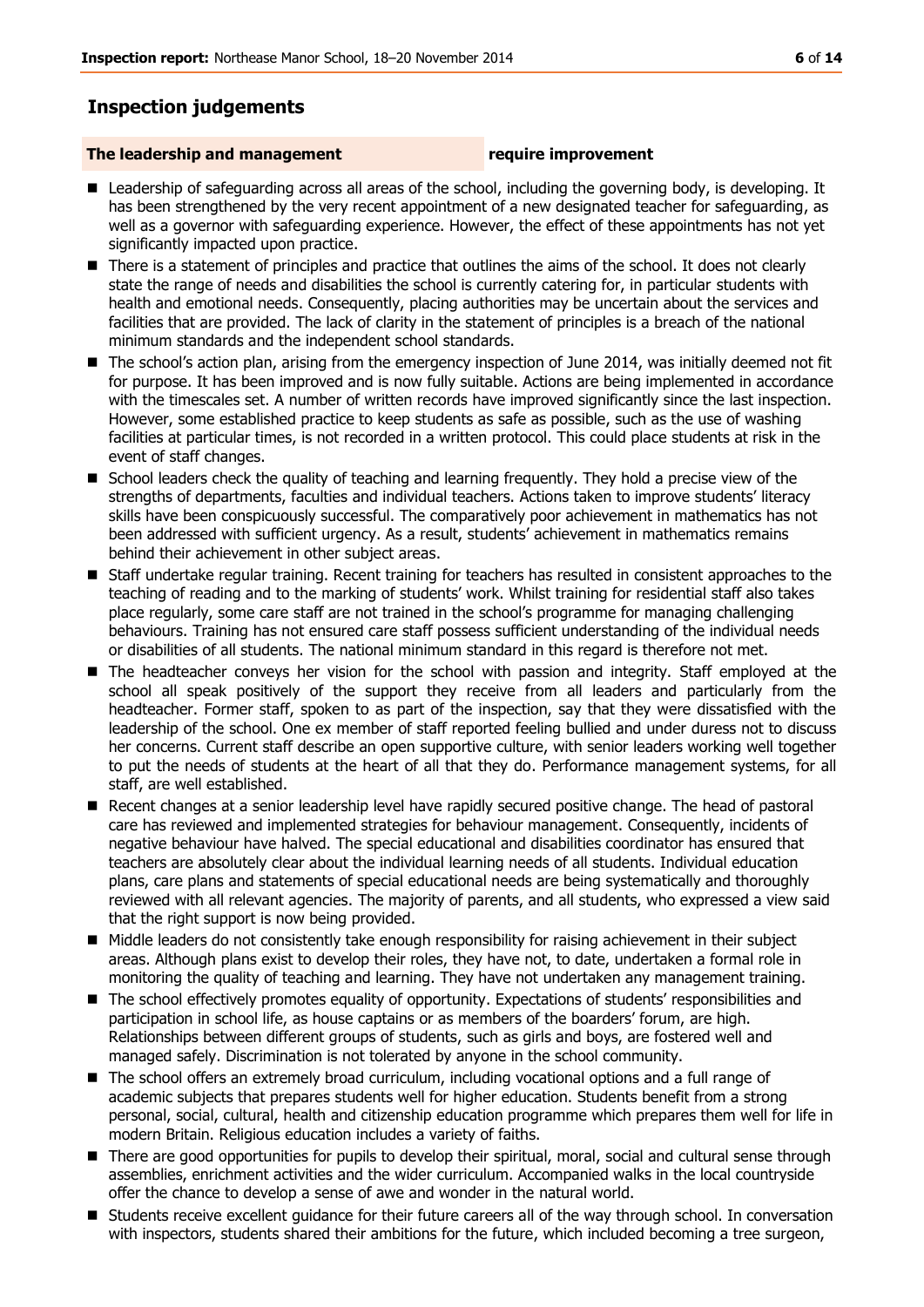a software engineer and a photographer. Job fairs organised by the school offer excellent opportunities for students to talk about the world of work with a range of professionals.

#### ■ The governance of the school:

The governing body includes members with highly relevant expertise, such as in education and finance. The recently appointed safeguarding governor has swiftly improved a number of policies. These policy changes are too recent to have resulted in improved practice. There is a clear vision for strengthening governance, including thorough induction, completing an audit of skills and implementing training in due course.

Governors are fully supportive of the school and some visit very frequently. They are not afraid to level challenge where they know it is needed. However, governors do not have a precise enough picture of the strengths and weaknesses of the school, including regarding the quality of teaching and the variation in students' achievement. Not all governors are sufficiently aware of what constitutes good leadership of welfare and safety. Consequently, the overall level of challenge from the governing body has been insufficiently rigorous.

The school budget is closely managed. Pay rises are awarded in accordance with performance management reviews, and governors are prepared to withhold salary progression. School buildings are maintained to a high standard and are scrupulously clean. New computers and laptops have been purchased and installed.

Governors provide appropriate channels for parents to express concerns or to share good ideas through the Parent Forum. The governing body is reviewing its membership criteria and intends to recruit a parent governor to the current vacant post.

#### **The behaviour and safety of pupils require improvement**

#### **Behaviour**

- The behaviour of students is good. No examples of disruptive or challenging behaviour were seen during this inspection. Outside lessons, students usually chat confidently, yet politely, to all adults as well as to each other. In lessons, students generally settle quickly to learning tasks and work hard independently, with a peer or with an adult.
- Good behaviour is promoted successfully in school and when students attend off-site provision. A system of positive rewards, including praise and the collection of merits is routinely used. Students (and staff) eagerly await the Friday Celebration Assembly to see who has won the weekly certificates and prizes. There is minimal use of sanctions or restraint and physical interventions are rare.
- Students are proud of their various positions of responsibility and the range of contributions they make to school improvement. The school council meets regularly to discuss matters raised by students. As requested, new lockers are due to be installed shortly.

#### **Safety**

- The school's work to keep students safe and secure requires improvement.
- All boarders and day students report feeling safe, including during the night time. Students say they feel comfortable sharing concerns with any member of staff and that relationships between staff and students are harmonious. Staff ensure students receive the individual support they need, such as access to a counsellor they have come to trust.
- Students attending off-site provision receive additional help that promotes their safety well. Students are assisted with travel arrangements and are closely accompanied at college until they are confident to move around the building or attend learning sessions independently.
- **Inspectors did not identify any student as being at risk. Boarders are not at risk due to room sharing** arrangements. Room sharing is carefully considered with students and parents consulted. Students from different age groups do not share bedrooms.
- The majority of safeguarding incidents are dealt with effectively. School leaders consult appropriately with other agencies, including the local authority designated officer (LADO), Children's Services, Community Adolescent Mental Health Services (CAMHS) and the police. As a result, school staff are able to provide timely and helpful advice to students and families.
- **Some policies lack detail, such as how emerging student relationships are to be handled. There is** agreement with parents about managing the content on mobile devices that are brought into the school. However, the policy for e-safety lacks detail, including about who is permitted to access what and how this will be managed.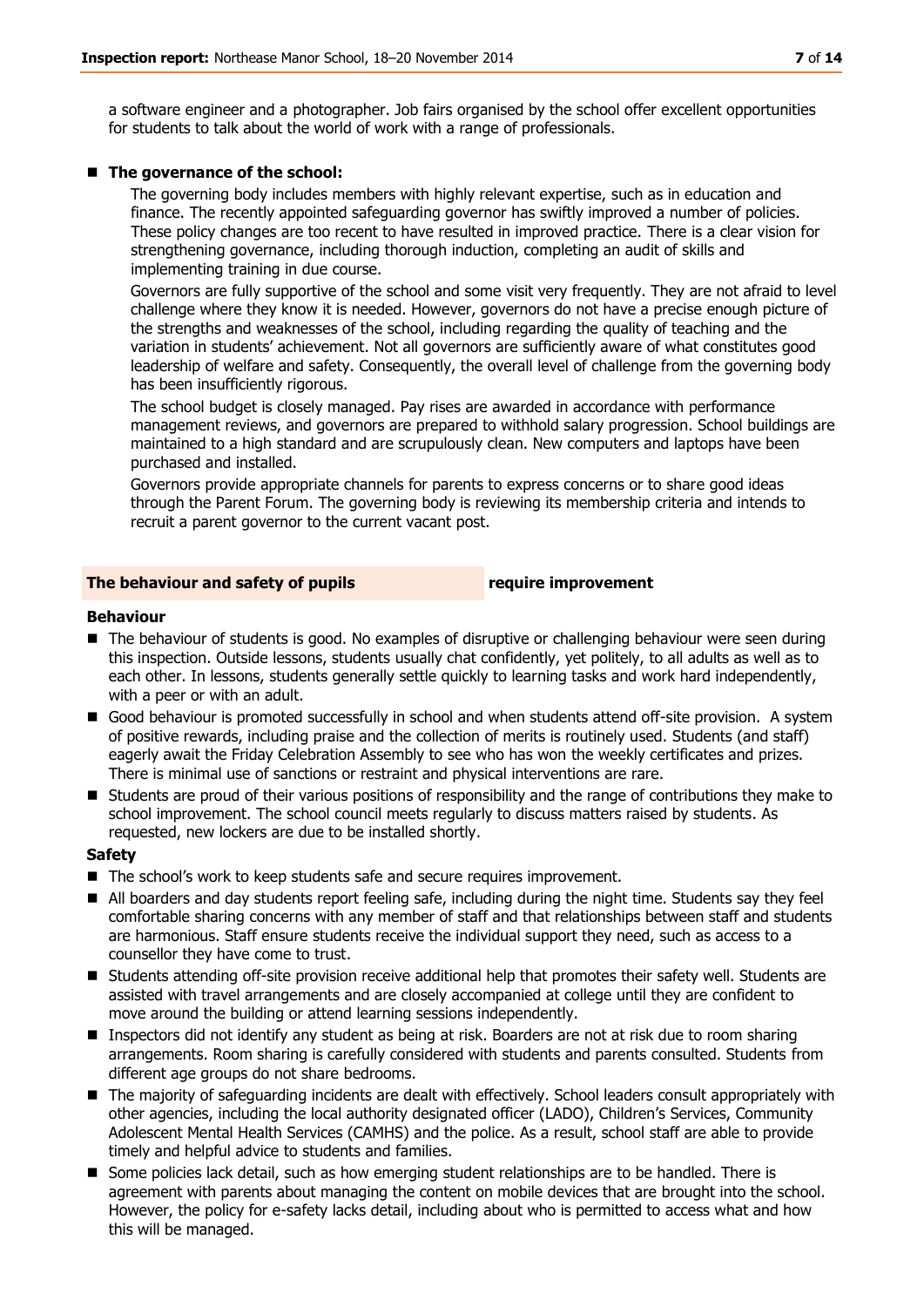- Staff are trained in safeguarding and child protection. However, there are no current formal links with the local safeguarding children's board. Key staff, including the designated child protection officers, demonstrate weaknesses in documenting actions and outcomes. Although staff are able to describe how they reasonably concluded a student is not at risk, systems for assessing, recording and reducing risk are not all sufficiently detailed
- There is a clear policy for countering bullying. Students have confidence in the staff's ability to take appropriate action. Staff tackle issues swiftly and effectively. Reports are collated on bullying incidents; however, notes are very brief. The opportunity for effective analysis to understand patterns and trends and prevent further incidents is therefore limited.
- Students are usually cared for in the boarding houses by one member of staff. The lone working policy indicates that this will be assessed by a risk management process. There was insufficient evidence at inspection to indicate that all risks had been assessed and deemed manageable with minimal staffing. Inspectors did not consider that any student currently boarding was at risk, as effective contingency arrangements are in place. Students are clear on the areas that are out of bounds, especially the staff accommodation. The lack of appropriate detail in individual pupil's risk assessments constitutes a breach of national minimum standards and independent school standards.
- No student has been reported missing from the school for a very long time. The policy and procedure was fully revised during the inspection. No links had been made between missing children and child sexual exploitation, demonstrating insufficient knowledge of current practice or local protocols. The compliant policy has not been shared with staff or governors and is not implemented. Therefore, the national minimum standards and independent school standards in this respect are unmet
- **E** Every effort is made to ensure that the school and boarding house provide a safe environment. Systems to ensure the safety of the building are extremely effective. Risk assessments identify hazards and strategies to manage them. External contractors certify key equipment as being safe.
- **IMP** Improvements in the recruitment and selection procedures mean that staff are now recruited safely. The single central register meets the national minimum standards and statutory guidance. The school has undertaken a comprehensive review of staff files to ensure that all are complete and up to date.
- The governors, headteacher and designated teacher for child protection have not undertaken the specific training provided by the Local Safeguarding Children's Board. Although safeguarding is a standing agenda item at three meetings per year, the minutes indicate that this is usually an update and not to set any strategic direction for safeguarding or to hold designated teachers to account. The school accepts that their previous practice of expecting the LADO to provide a quality assurance function is inappropriate.

#### **The quality of teaching requires improvement**

- Teaching in mathematics has not resulted in students securing good progress over time. Year 11 GCSE results in 2014 saw a decline on results of the previous year. Monitoring information shows that the school has identified the need to improve teaching in mathematics as students in all year groups make comparatively slower progress than in other subjects. A number of actions to address this situation are planned or have been commenced. However, these actions are too recent to have made a positive impact on students' progress.
- Teaching in English is typically highly engaging. Teachers have thorough subject knowledge and engender a love of words. Many students use extensive vocabulary with accuracy. Lessons are planned in detail. Resources, including laptops and interactive whiteboards, are used to promote students' active participation. Students are taught in ability groups. Additionally, teachers refine questions and tasks so that each student can acquire new knowledge and skill at a good pace.
- Teachers and students understand that confident literacy skills are key to success in many other areas. Teachers of all subjects have contributed to improved standards in reading and writing by undertaking additional training, by providing opportunities for students to practise reading and writing and by raising their expectations of what students can achieve.
- The quality of teaching overall has improved and is continuing to improve further. The leader of teaching and learning has ensured that expectations of teachers are clear and that agreed systems are consistently implemented. For example, teachers convey high expectations of students, consistently make clear to students what they are learning about and ensure learning is reviewed at the end of each lesson.
- Teachers do not always ensure that most able students are sufficiently challenged. In some lessons observed during inspection, including in mathematics, students spent time completing tasks that were very easy for them. In such cases, opportunities to secure good progress were lost.
- Students' work is marked regularly, frequently in detail. Most often, comments made by teachers provide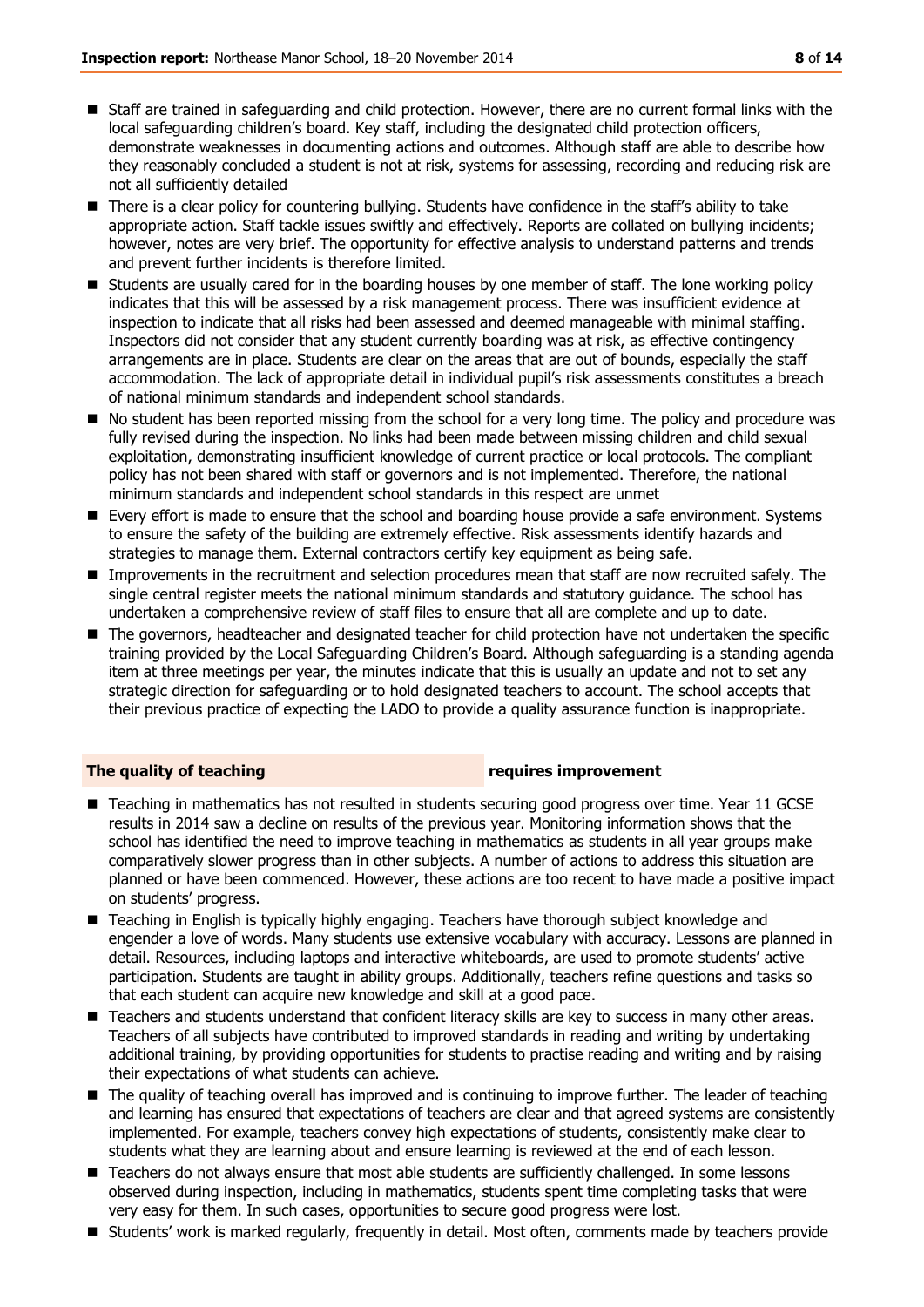clear advice to students about how they can improve their work further. However, systems for students to respond to marking are inconsistent. For example, in one English set there was evidence of a genuine dialogue about learning, whilst in another, although work was marked in the same detail, there was little evidence of students responding.

- Much teaching in school results in students making good progress. In some subject areas, including geography, photography and physical education, teaching leads to outstanding progress and achievement. For example, in a theoretical physical education lesson, students began the lesson knowing little about the actual meaning or causes of a range of injuries including sprains, strains and stress fractures. At the end of the lesson, without support from an adult, students explained to an inspector what these terms meant and how the injuries might have been caused.
- The therapy team members are expert at their roles. They are highly qualified and experienced. They work with students to improve social skills, communication, behaviour and physical development. Along with these improvements, students gain in overall confidence which, in turn, supports their learning further.
- Academic and boarding staff work closely together to ensure there is good personal support to foster academic progress. Hand over meetings at the beginning and end of each school day ensure important information, including about students' well-being, is conveyed to relevant staff. Care staff give students support with homework tasks and engage them in many activities and trips that promote learning. Staff from all departments run popular clubs, trips and activities which contribute to students' wider learning. Students spoke enthusiastically to inspectors about participating in the Duke of Edinburgh Award programme.
- **There is a good and improved climate for learning at Northease Manor. The atmosphere is usually calm,** and suffused with positivity. Teachers are passionate about the students and the school. Positive relationships abound. There is a sense that, with the right support, anything is possible!
- Students' varying special educational needs are carefully planned for. The special educational needs and disabilities coordinator has ensured that all teachers know precisely the challenges faced by different students. Barriers to learning are identified and ways to overcome these barriers suggested. This information is recorded in a written document within teachers' planning files and is readily to hand. Teachers are suitably qualified, trained and equipped to teach these students.

#### **The achievement of pupils requires improvement**

- Students of all ages typically make too little progress in mathematics. This is demonstrated in the range of school monitoring information as well as in observations of learning. Consequently, the standards students achieve are not high enough. In 2014, 23% of students achieved a C grade or above in their GCSE mathematics. This is below what could reasonably have been expected for this group of students as demonstrated by their targets set by the school and by their greater success in science and English.
- In most subject areas, including history and music, students make progress at a good or rapid rate. Progress is clearly demonstrated in workbooks and artefacts, as well as in the school's tracking data. As a result of this good progress, students go on to achieve well from their individual starting points, achieving GCSEs in a wide range of subjects. Almost exclusively, when students leave the school aged 16, they continue in further education. Some students go on to study successfully at university.
- Students achieve well in English. In a Year 10 lesson on persuasive writing, students demonstrated their understanding of techniques including emotive language and rhetorical questioning. In 2014, there was a significant increase, to 68%, in the proportion of students gaining an  $A^*$  to C grade GCSE in English. This figure was above the national average.
- A systematic approach to teaching reading has been implemented with great success. Younger students read confidently to an inspector, employing learnt strategies to tackle lesser known words. The role of literacy coordinator has been introduced and has successfully guaranteed an emphasis on developing students' key skills across the curriculum. Raised standards in reading and writing are enabling students to make better progress in many other subjects that have a strong reliance on literacy skills.
- In science, students demonstrate a thorough command and understanding of complex scientific vocabulary. Year 8 students were observed carrying out practical investigations on radiation. In these lessons students articulated why liquid in different environments cooled at different rates. Good progress was made.
- Frequently, students learn best in subjects that have a practical element to them and produce work of an exceptional standard. Artwork, including drawings and paintings on display in the art department and around the school, is worthy of being in any gallery.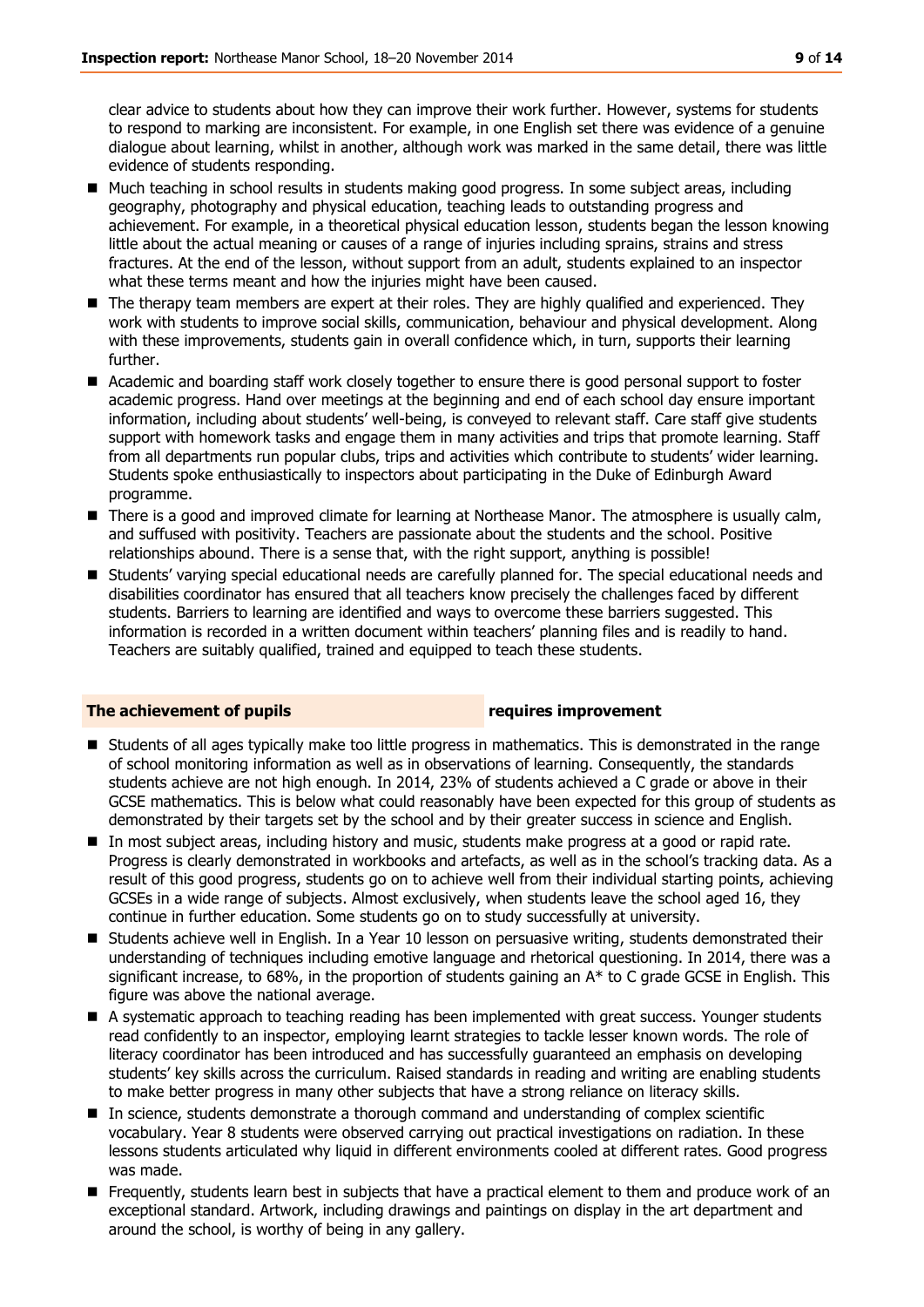- Sixth form students who attend courses at Plumpton and South Downs Colleges achieve well. Courses are carefully matched to students' interests and abilities. Teaching assistants from the school attend the colleges to provide consistent and appropriate support. Students' progress is carefully tracked by the colleges and the school. This data confirms students' good achievement.
- All students in the school are known well. The small number of students whose circumstances make them more vulnerable than others are identified in school tracking information. Extra support, such as counselling, occupational or speech and language therapy, is provided without question. Case studies, as well as students' individual feedback, demonstrate the positive impact of this support on students' levels of confidence and self-esteem. These students make academic progress at a similar rate to their peers.
- **Personal, social and health education is highly valued by the students. Learning about and practising** social skills and developing increasing independence are vital for students' successful transition to further education and life beyond school. Students' progress in these areas, as well as their effort and behaviour, is also closely tracked, and additional support provided when necessary.
- Under the direction of the assistant headteacher with responsibility for teaching and learning, a rigorous system of assessing, monitoring and evaluating students' progress has been established. On entry to the school, students undertake a range of assessment activities which provide detailed information from which learning targets can be set and progress monitored. As a result of careful scrutiny, senior staff and teachers know exactly which students are at risk of underachievement and in which subjects. Additional support is targeted where it is most needed. For example, specific training has recently been undertaken and implemented to address individual students' gaps in mathematics knowledge and understanding.
- **School data are analysed to compare the progress of different groups of students, as well as to compare** progress in different subject areas. For example, the progress of groups such girls and boys and those with autistic spectrum disorders, dyscalculia or dyslexia are evaluated. Data, scrutiny of work and observations of learning show that, despite their low numbers, girls progress and participate equally with boys. Students from all backgrounds and with all types of need, including social and emotional and behavioural difficulties, make similar good progress in most subject areas. This demonstrates the school's success in fostering positive relations and in promoting equal opportunity.
- The school's monitoring and evaluation systems, as well as observations carried out during inspection, indicate that targets and activities set for the most able students have not always been sufficiently challenging. Consequently, this group of students has not always made maximum progress. This matter is being addressed, with an enhanced focus on the planning for this group.
- 'I am immensely impressed with my daughter's progress over the past year since she has been at Northease,' wrote one parent in an email to the inspection team. The majority of parents responding to the school survey on Parent View agreed that their children are making good progress.

#### **The sixth form provision is good**

- The small sixth form provides individually tailored education programmes for students who need extra support to develop their independence skills and to access college courses.
- Supported by school staff, who know them very well, students attend vocational and work preparation courses at two local colleges. Work experience placements are established, giving students a genuine opportunity to practise their social and practical skills. In school, students' studies include life skills and information technology programmes. As a result of the individual and precisely planned approach to each student's education, monitoring records and work demonstrate that students make good progress and achieve well in their learning and personal development.
- Leadership of the sixth form is good and the quality of teaching is effectively monitored. Although the colleges are not held rigorously to account, school staff have a precise view of the quality of education provided. Changes that are required to help students progress are negotiated. Students participate fully in reviewing their own learning experiences and are able to influence which areas of learning or work experience they pursue.
- Wherever possible, students are supported to complete accredited courses that are supportive of their next steps in learning and the responsibilities of adult life. Communication with parents is frequent and informative. Care taken with transition planning is ensuring that future learning programmes are matched to the individual needs and interests of each student.
- **Students in the sixth form behave very well. Their attendance at school is good. Students have genuine** appreciation of the support they receive from all school staff, and generally tackle learning with enthusiasm and commitment. Strong regard is given to ensuring students' welfare and safety as they take greater steps towards independence. Students report feeling happy and safe in school and also in boarding. Students have trust in the adults they work with and also in their peers. They are confident of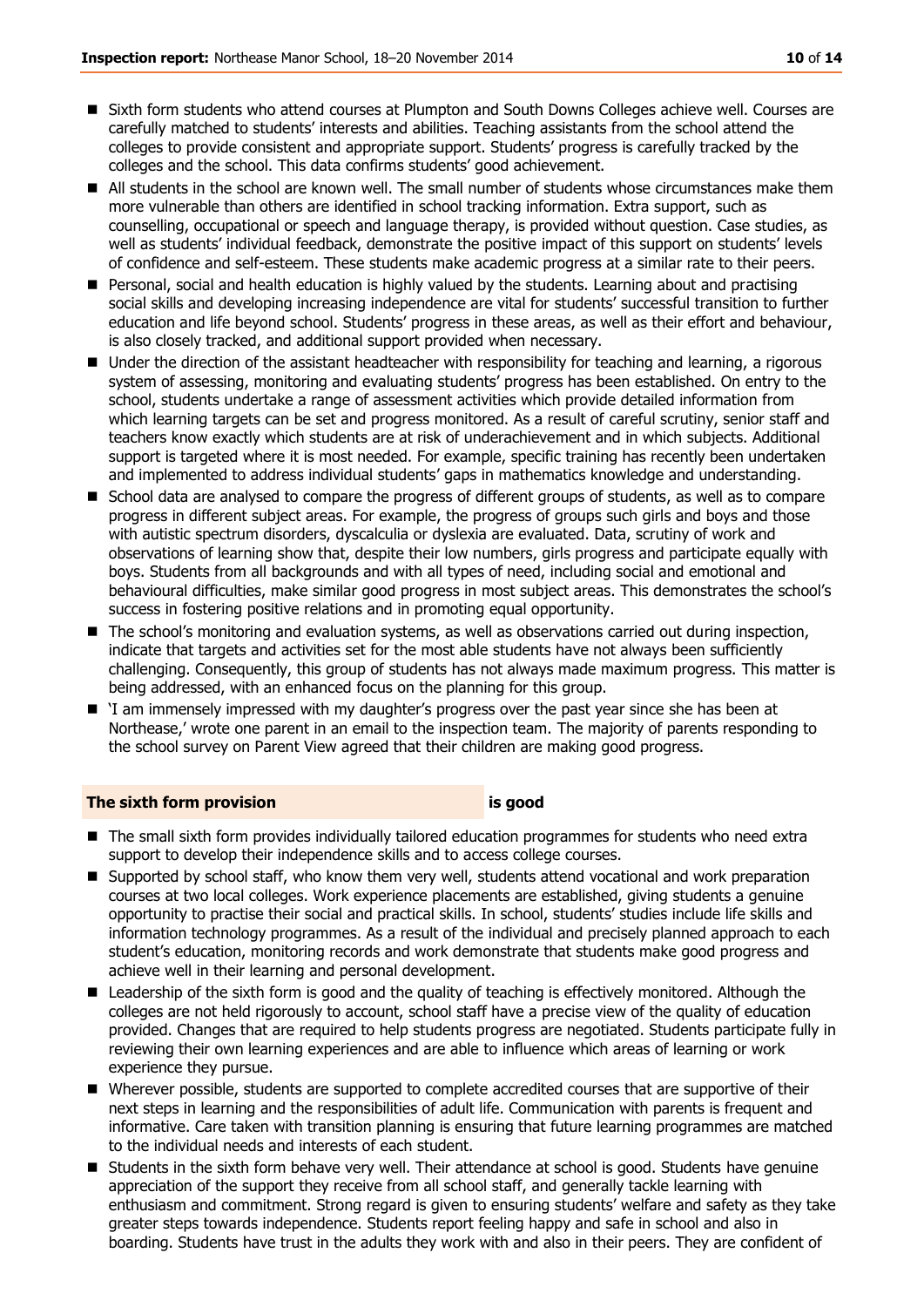accessing support whenever it is needed.

| <b>Outcomes for residential pupils</b>                    | are good     |
|-----------------------------------------------------------|--------------|
| <b>Quality of residential provision and care</b>          | is good      |
| <b>Residential pupils' safety</b>                         | is adequate  |
| Leadership and management of the residential<br>provision | are adequate |

- A range of extra-curricular activities underpins and supports academic studies. Residential students can choose from a number of activities on site, such as computer club, sports or drama. Likewise, they can choose to go off site to experience dry skiing, swimming or horse riding. Students have the opportunity to develop their social skills as well as their academic skills during boarding time. Although there are fewer girls than boys in the school, they are not at a disadvantage. Girls speak very positively of their care and the options available to them for evening activities.
- The quality of accommodation ranges from adequate to good. There is an appropriate plan for continuous refurbishment. Evidence of improvement since the last inspection includes the re-decoration of rooms, provision of new mattresses and the building of a conservatory.
- Education and care staff work closely together to ensure the health needs of students are met. Their physical and emotional needs are of primary importance. Accident forms have been revised to show clearly the follow-up action taken after any accident and who has been consulted. Significant improvements have been made since the last inspection in the management of medicines in boarding. There is now effective monitoring by senior managers. The emotional and mental well-being needs of residential students are effectively met. Residential staff ensure there is swift and robust action taken, including referral to outside agencies such as CAMHS, for any emerging concerns.
- **Students enjoy positive and harmonious relationships with each other. Physical boundaries between** students of different ages are implemented, when necessary, to ensure safety. For example games of football may be organised for students of particular ages only and bedrooms are not shared between students from different year groups. One student said, 'We all look out for each other.' Students feel comfortable with staff and say they can approach them with any concerns or worries. They have a strong affiliation to their boarding environment. Their confidence and self-esteem improve as a result of their boarding experience.
- **There are good arrangements for health care. First aid procedures have been considerably improved.** Systems are now in place to provide a written audit trail of action taken in an emergency, for example an accident requiring a check-up at the local hospital. A student welfare officer and head of pastoral care ensure the physical, mental and emotional health needs are met to a good standard, including referral to health professionals when necessary. Residential students have access to an independent listener who they can contact directly about any personal issues.
- New staff undertake relevant induction and training. They have access to resources to underpin their learning. Staff are fully supported in their role by the head of boarding, which includes formal supervision.
- Monitoring visits to boarding are carried out unannounced by an independent visitor. There is close scrutiny of records, with good analysis of practice. Clear judgements are made with an action plan compiled to address any shortfalls. This process is helping to secure better provision and outcomes for residential students. Monitoring visits now include all the checks specified in the national minimum standards.
- Arrangements for catering are very good. Students have a choice of healthy options and are able to contribute to the menu. All dietary needs, due to medical or religious reasons, are accommodated.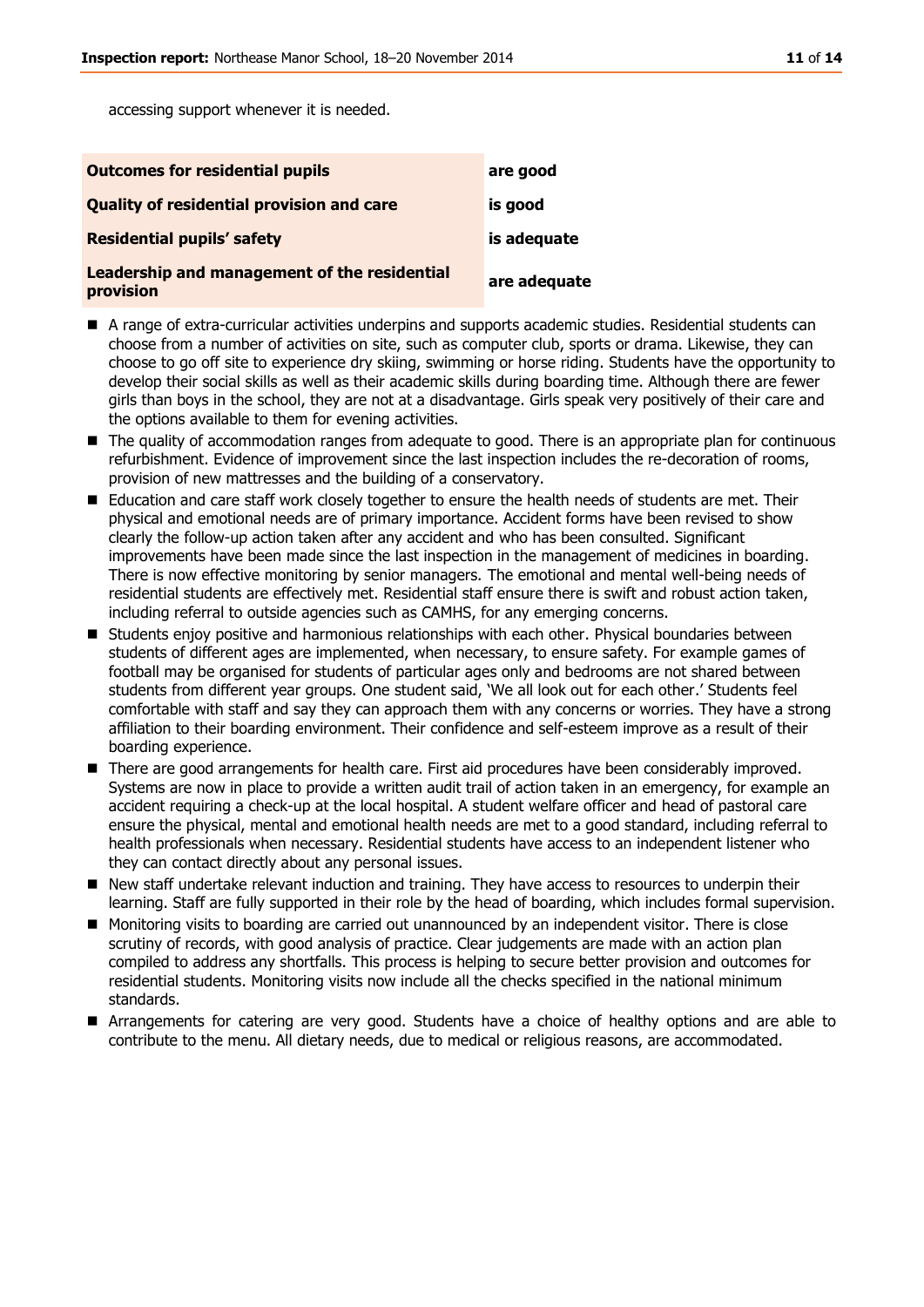### **What inspection judgements mean**

#### **School and residential provision**

| Grade   | <b>Judgement</b>     |
|---------|----------------------|
| Grade 1 | Outstanding          |
| Grade 2 | Good                 |
| Grade 3 | Requires improvement |
| Grade 4 | Inadequate           |

Detailed grade characteristics can be viewed in the Non-association independent school inspection handbook which is published on the Ofsted website: [www.ofsted.gov.uk/resources/140053.](http://www.ofsted.gov.uk/resources/140053)

Grade characteristics for the judgements made on the school's residential provision can be viewed in the Evaluation schedule for the inspection of boarding and residential provision in schools which is also available on the Ofsted website: [www.ofsted.gov.uk/resources/110096.](http://www.ofsted.gov.uk/resources/110096)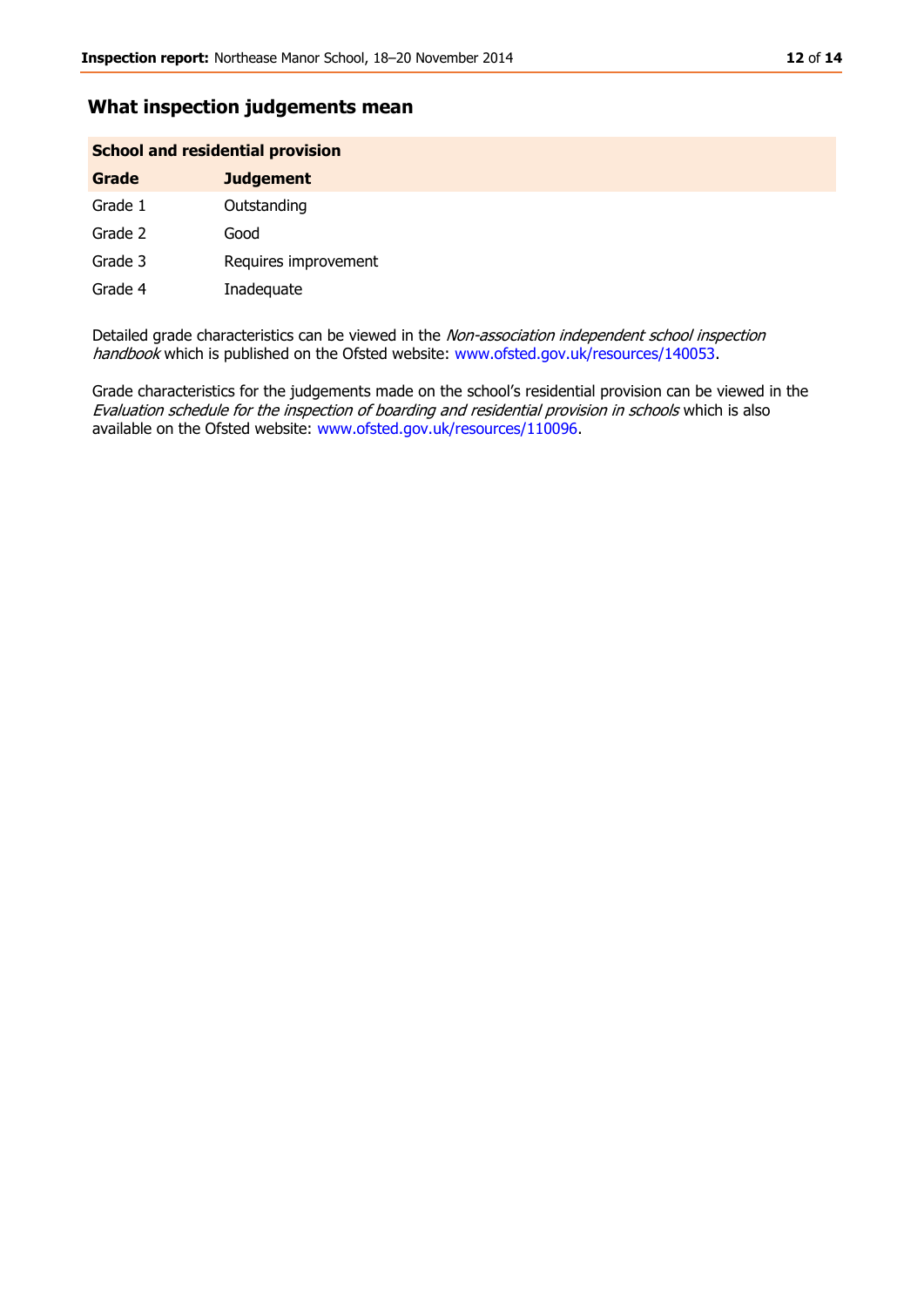# **School details**

| Unique reference number             | 114645   |
|-------------------------------------|----------|
| Social care unique reference number | SCO50107 |
| <b>Inspection number</b>            | 446382   |
| <b>DfE registration number</b>      | 845/6028 |

This inspection was carried out under section 162A of the Education Act 2002, as inserted by schedule 8 of the Education Act 2005, the purpose of which is to advise the Secretary of State for Education about the school's suitability for continued registration as an independent school.

The inspection of residential provision was carried out under the Children Act 1989, as amended by the Care Standards Act 2000, having regard to the national minimum standards for residential special schools.

| Independent                             |
|-----------------------------------------|
| Independent residential special school] |
| $9 - 19$                                |
| Mixed                                   |
| Mixed                                   |
| 93                                      |
| 5                                       |
| 0                                       |
| 33                                      |
| The governing body                      |
| David Boys                              |
| Carmen Harvey-Browne                    |
| 16 May 2010                             |
| £20,352                                 |
| £27,696                                 |
| 01273 472915                            |
| office@northease.co.uk                  |
|                                         |